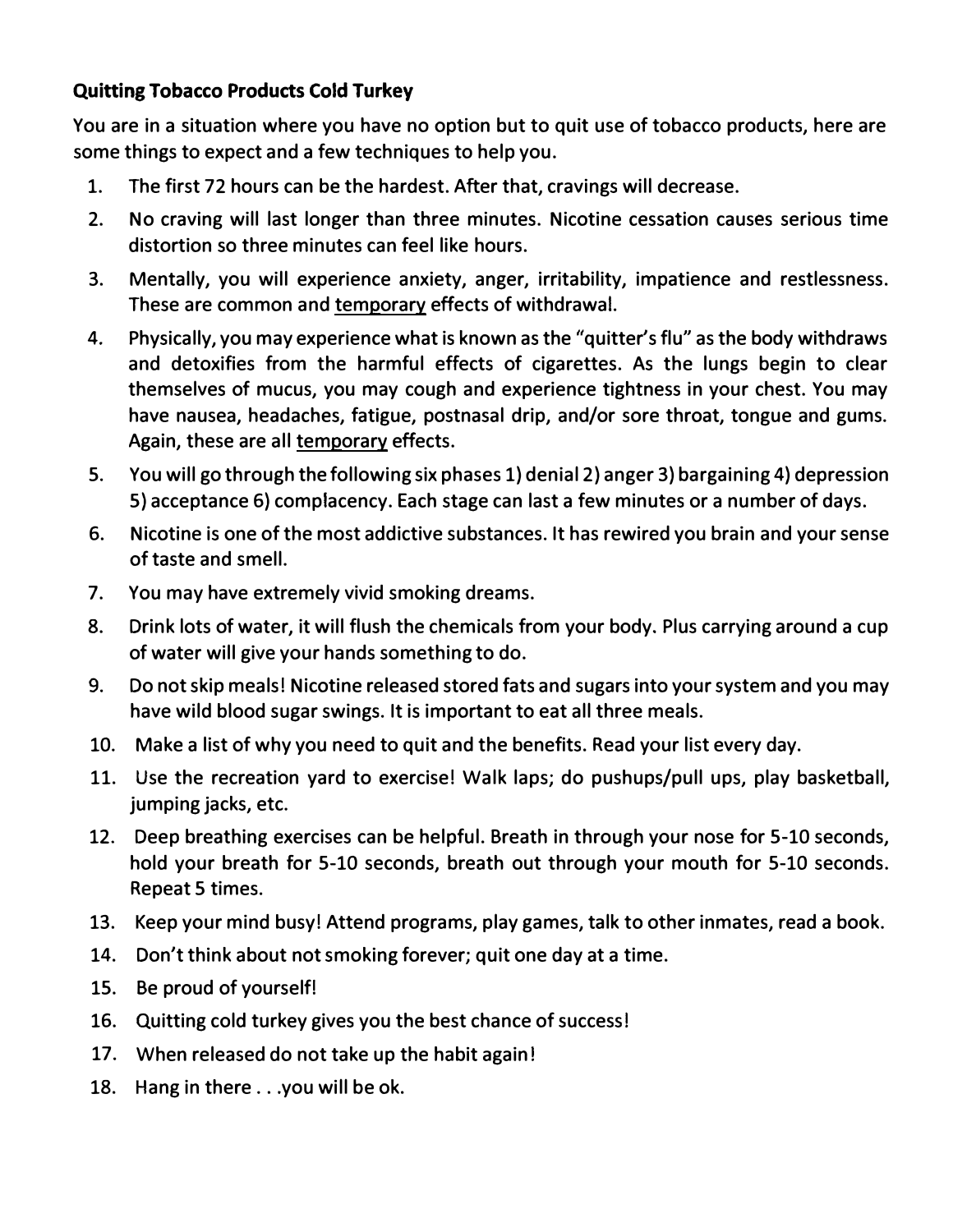## **Do you have a problem with alcohol?**

- 1. Have you ever decided to stop drinking for a week or so, but only lasted a couple of days?
- 2. Do you wish people would mind their own business about your drinking stop telling you what to do?
- 3. Have you ever switched from one kind of drink to another in the hope that this would keep you from getting drunk?
- 4. Have you had to have an eye-opener upon awakening during the past year?
- 5. Do you envy people who can drink without getting into trouble?
- 6. Have you had problems connected with drinking during the past year?
- 7. Has your drinking caused trouble at home?
- 8. Do you ever try to get "extra" drinks at a party because you do not get enough?
- 9. Do you tell yourself you can stop drinking any time you want to, even though you keep getting drunk when you don't mean to?
- 10. Have you missed days of work or school because of drinking?
- 11. Do you have blackouts?
- 12. Have you ever felt that your life would be better if you did not drink?

Did you answer yes four or more times? If so, you are probably in trouble with alcohol. �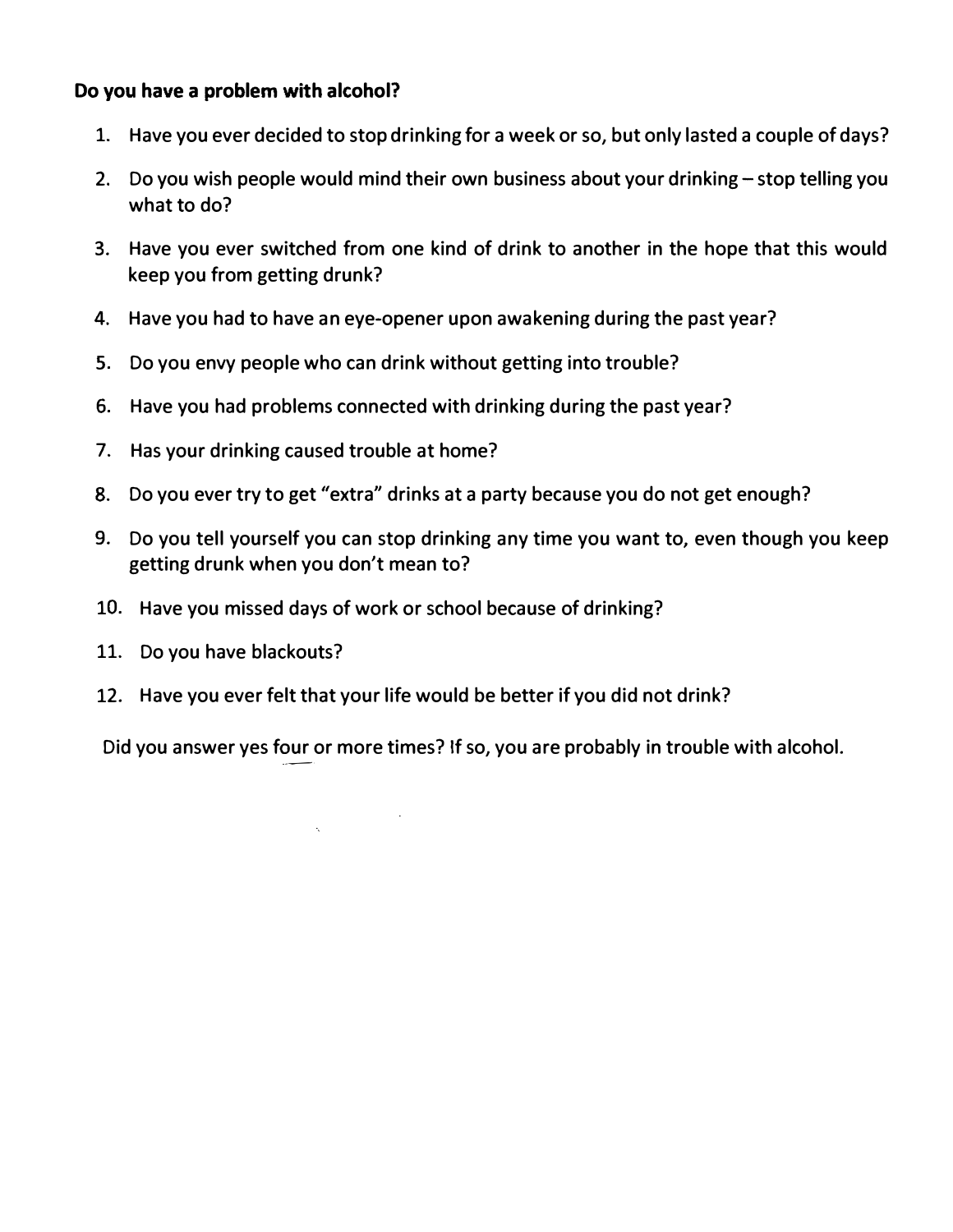## **Do you have a problem with drugs?**

- 1. Do you use alone?
- 2. Have you ever substituted one drug for another, thinking that one particular drug was the problem?
- 3. Have you ever manipulated or lied to a doctor to obtain prescription drugs?
- 4. Have you ever stolen drugs or stolen to obtain drugs?
- 5. Do you regularly use a drug when you wake up or when you go to bed?
- 6. Have you ever taken one drug to overcome the effects of another?
- 7. Do you avoid people or places that do not approve of you using drugs?
- 8. Have you ever used a drug without knowing what it was or what it would do to you?
- 9. Has your job or school performance ever suffered from the effects of your drug use?
- 10. Have you ever been arrested as a result of using drugs?
- 11. Have you ever lied about what or how much you use?
- 12. Do you put the purchase of drugs ahead of your financial responsibilities?
- 13. Have you ever tried to stop or control your using?
- 14. Have you ever been in a jail, hospital, or drug rehabilitation center because of your using?
- 15. Does using interfere with your sleeping or eating?
- 16. Does the thought of running out of drugs terrify you?
- 17. Do you feel it is impossible for you to live without drugs?
- 18. Do you ever question your own sanity?
- 19. Is your drug use making life at home unhappy?
- 20. Have you ever thought you couldn't fit in or have a good time without drugs?
- 21. Have you ever felt defensive, guilty, or ashamed about your using?
- 22. Do you think a lot about drugs?
- 23. Have you had irrational or indefinable fears?
- 24. Has using affected your sexual relationships?
- 25. Have you ever taken drugs you didn't prefer?
- 26. Have you ever used drugs because of emotional pain or stress?
- 27. Have you ever overdosed on any drugs?
- 28. Do you continue to use despite negative consequences?
- 29. Do you think you might have a drug problem?